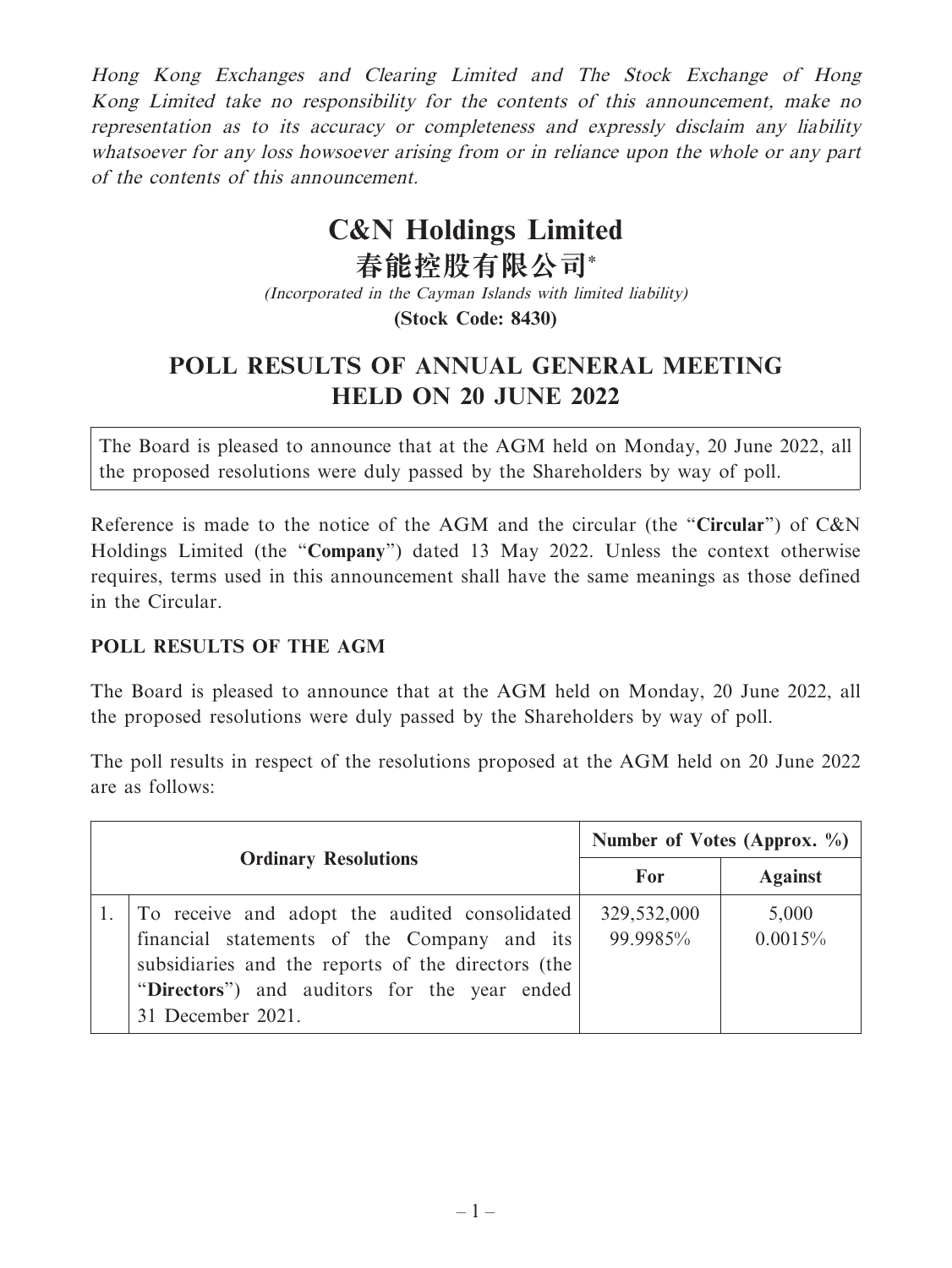|                  |                                                                                                                                              | Number of Votes (Approx. %) |                  |
|------------------|----------------------------------------------------------------------------------------------------------------------------------------------|-----------------------------|------------------|
|                  | <b>Ordinary Resolutions</b>                                                                                                                  | For                         | <b>Against</b>   |
| 2.               | To re-elect Ms. Chua Sui Feng as executive<br>(a)<br>Director;                                                                               | 329,532,000<br>99.9985%     | 5,000<br>0.0015% |
|                  | (b) To re-elect Ms. Fung Mee Kuen as executive<br>Director;                                                                                  | 329,532,000<br>99.9985%     | 5,000<br>0.0015% |
|                  | To re-elect Mr. Cheung Wai Kin as independent<br>(c)<br>non-executive Director;                                                              | 329,532,000<br>99.9985%     | 5,000<br>0.0015% |
|                  | (d)<br>To re-elect Ms. Lo Suet Lai as independent<br>non-executive Director;                                                                 | 329,532,000<br>99.9985%     | 5,000<br>0.0015% |
|                  | To re-elect Ms. Wong Shuk Yee Camilla as<br>(e)<br>independent non-executive Director; and                                                   | 329,532,000<br>99.9985%     | 5,000<br>0.0015% |
|                  | To authorise the board of Directors to fix the<br>(f)<br>Directors' remuneration.                                                            | 329,532,000<br>99.9985%     | 5,000<br>0.0015% |
| 3 <sub>1</sub>   | To re-appoint McMillan Woods (Hong Kong) CPA<br>Limited, as the auditors and to authorise the board<br>of Directors to fix its remuneration. | 329,532,000<br>99.9985%     | 5,000<br>0.0015% |
| $\overline{4}$ . | To grant a general and unconditional mandate to<br>the Directors to issue ordinary Shares.                                                   | 329,532,000<br>99.9985%     | 5,000<br>0.0015% |
| 5.               | To grant a general and unconditional mandate to<br>the Directors to repurchase the Company's own<br>Shares.                                  | 329,532,000<br>99.9985%     | 5,000<br>0.0015% |
| 6.               | To extend the Share issue mandate granted to the<br>Directors.                                                                               | 329,532,000<br>99.9985%     | 5,000<br>0.0015% |
| 7.               | To refresh the Share option scheme mandate<br>limit under the share option scheme adopted on<br>25 September 2017.                           | 329,532,000<br>99.9985%     | 5,000<br>0.0015% |

As more than 50% of the votes were cast in favour of each of the proposed resolutions, all such resolutions were duly passed as ordinary resolutions of the Company by way of poll at the AGM.

As at the date of the AGM, there were 834,176,000 Shares in issue, which was the total number of shares in the Company entitling the holders to attend and vote for or against all the resolutions at the AGM. There were no shares entitling the holders to attend and abstain from voting in favour of the resolutions at the AGM as set out in Rule 17.47A of the GEM Listing Rules and no shareholder of the Company was required under the GEM Listing Rules to abstain from voting at the AGM.